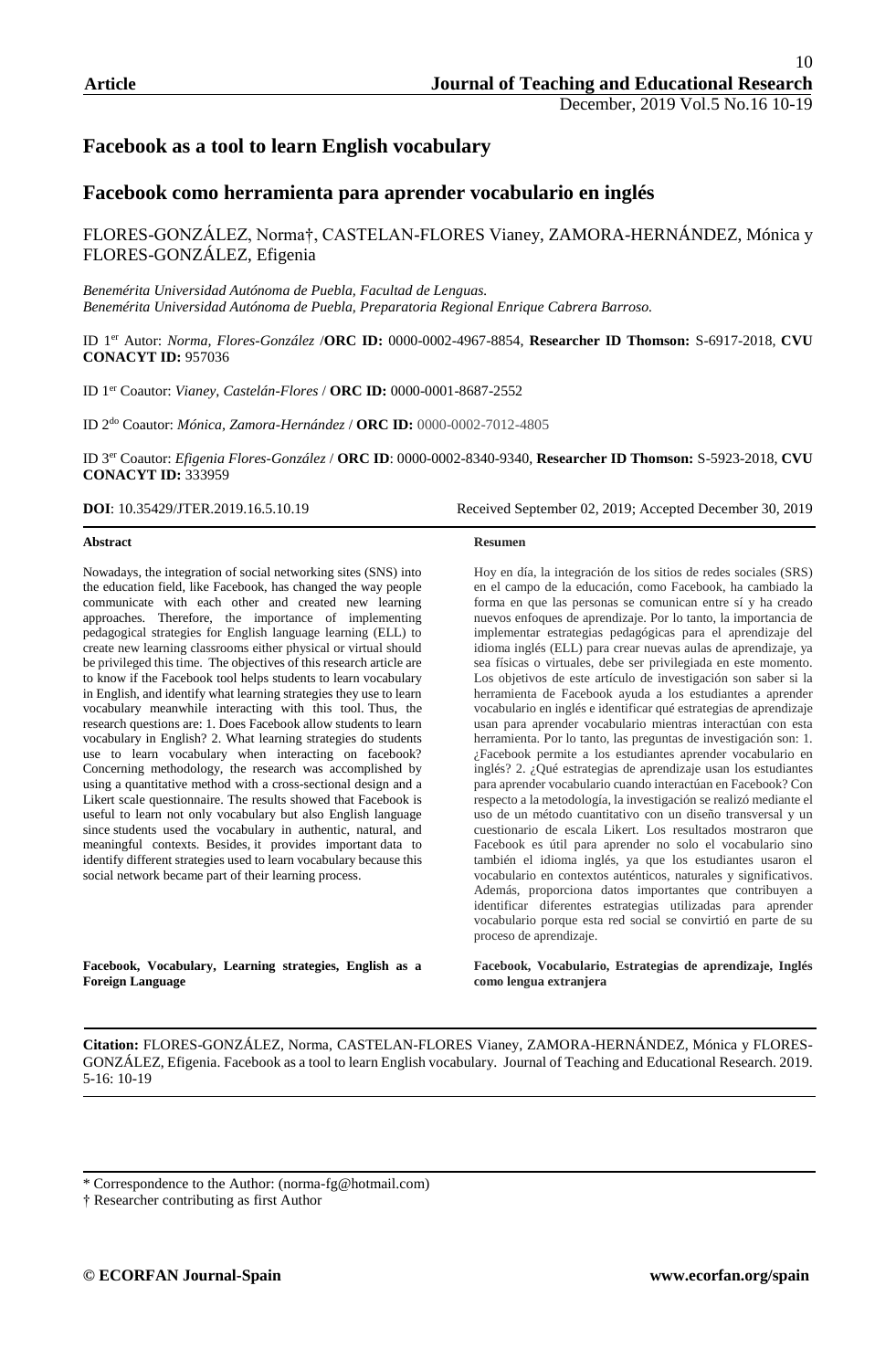# **Introduction**

When learning English as a Foreign language, most of the times students face problems to learn and speak it meanly due to lack of vocabulary, which is an essential component in any language as it is the case at the Faculty of Language at the Benemérita Universidad Autónoma de Puebla (BUAP) where students of intermediate level experienced problems like understanding unknow words, using phrasal verbs, idioms, fixed word collocations., and in general, learning vocabulary. In fact, language learning depends on many tools, methods, and techniques to achieve its goal (Richards & Rodgers, 2014). Among some of these tools is the usage of Facebook in which users find pages for different purposes.

In Mexico, Facebook is used a lot; however, its usage is related to informal communication rather than as an education tool. Moreover, there are few empirical studies about it (Milosevic, Zivkovic, Arsic, & Manasijevic, 2015). According to Pew Research Center (2014), facebook is the most used social network, with approximately 71% of total Internet users and mostly used by young people (Araujo and Cabero, 2014). There is evidence that it does provide sharing educational content that generates an impact on both learners and society. Concerning this point, the present study is justified because of practical, theoretical, methodological, and social justifications. In the coming lines, they are described.

Practically, it will solve a real problem. Theoretically, it will contribute by the identification of suitable learning strategies to learn vocabulary by using Facebook as a pedagogical tool. Methodologically, it will lead to a way of analyzing the usefulness of Facebook to learn vocabulary. Lastly, socially, it will give an idea to society about applying SNS for educational purposes.

On one side, it is relevant and suitable because the gotten data could be taken as a reference point to apply this study in different educational fields to improve the learning process of English, especially vocabulary. On the other side, the objectives that will guide the present research are: to know if the Facebook tool helps students to learn vocabulary in English, and identify what learning strategies they use to learn vocabulary meanwhile interacting with this tool.

From the above objectives underlie the following research questions:

- 1. Does Facebook allow students to learn vocabulary in English?
- 2. What learning strategies do students use to learn vocabulary when interacting on facebook?

Finally, the hypothesis is enunciated as follows:

H1. Facebook helps students to learn vocabulary in English.

# **Theoretical framework**

In Mexico, the learning process of English is focused on two main components: structure and vocabulary, having more importance grammatical structures. However, how could it be possible to learn grammar without knowing vocabulary? How can language be used by itself without words? If a student knows words, he could express his ideas clearly and fluently (Linse, 2006).

Thus, if language takes place is because there is enough vocabulary to operate it. Then, the necessity of strategies to learn it arises. Fortunately, currently, there are different digital tools that foster vocabulary in an adjustable and ideal atmosphere (Huyen and Nga 2003) by satisfying students' interests and demands. As a matter of fact, English language vocabulary growth is feasible because a learner could access to a number of online sources while they are sharing information (Blood, 2000; Kajder and Bull, 2004; Dyrud, Worley and Flatley, 2005).

Moreover, the use of social networks such as Facebook allows the development of student-centered teaching practices with a communicative approach in real situations that demand users' language proficiency and considerable baggage of vocabulary to communicate (Fernández, 2019).

#### **Facebook as a SNS**

The social networks including Facebook allow users to place language learning in an authentic community or in social contexts that go beyond the classroom, essential for meaningful learning (Gee, 2004).

FLORES-GONZÁLEZ, Norma, CASTELAN-FLORES Vianey, ZAMORA-HERNÁNDEZ, Mónica y FLORES-GONZÁLEZ, Efigenia. Facebook as a tool to learn English vocabulary. Journal of Teaching and Educational Research. 2019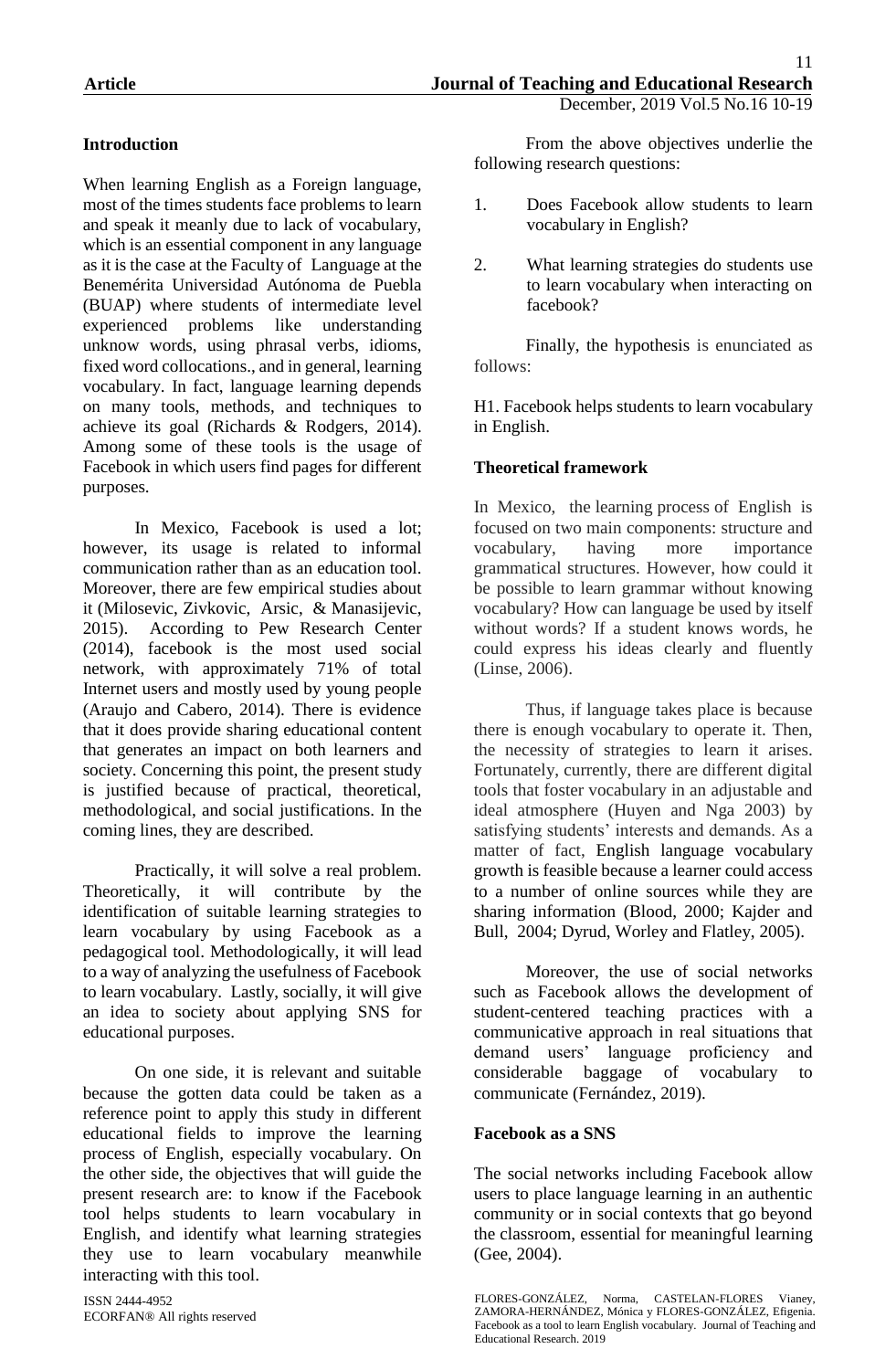Taking into account Ferdig (2007) social media, like Facebook, requires learners to interact during the language learning process if it is used for those purposes. During that communication act, they share knowledge in an authentic and natural context with frequency usability (Pavlik et al, 2015) as well as points of view to develop social relations with other users, whose accent is different (Gaudeul and Peroni, 2010). By using these SNS, students establish a sense of belonging to a community that is helpful for English language learning and vocabulary development (Goodwin-Jones, 2003).

Facebook has a crucial role in English language learning because it provides opportunities to English language learners to improve their skills like reading and writing while interacting with texts and phrases to improve their vocabulary baggage. Furthermore, Facebook and in general social networking sites allow language teachers to expand learning outside classrooms, activate reflective thinking, build up knowledge, and foster ELL while consolidating relationships between students (Mahadi and Ubaidullah, 2010; Idris and Ghani, 2012)

Regarding Weimer (2009), the learning environment gives relevant content, feedback, clear goals and opportunities to construct social skills like facebook. However, this tool by itself is not enough to learn vocabulary even though it provides students with a lot of facilities. It is necessary to look for vocabulary learning strategies (VLSs) too. First of all, it is necessary to make a distinction between receptive and productive vocabulary. The former deals with the vocabulary used in both reading and listening skills, which could be less demanding for students since it only asks for recognizing them. The latter "requires the learners to use the word appropriately in new contexts" (Nation, 2001, p. 43).

Thus, regarding the previous information, students need specific strategies to learn written vocabulary. Since vocabulary is a linguistic competence, it requires learning strategies to be grasped by students. At this point, Michelle and Myles (2004, p. 24) claims that "the initial initiative in learning a second language is known as the controlled processing, this step involves activating the selection of information nodes in the memory".

## **Vocabulary learning strategies**

VLSs are techniques that students use in order to learn vocabulary. Taking into account O'Malley and Chamot (1990, p. 1) VLSs are "the special thoughts or behaviors that individuals use to help them comprehend, learn, or retain new words". Considering Flores, García, and Pérez (2019), there are applications to learn vocabulary like the Memrise app, which was applied as a metacognitive digital strategy to understand texts for specific purposes.

This app is based on some functions through which the VLSs are developed. They are learning new words, classic review, speed review, difficult words, listening skills and meet the natives.

As a matter of fact, there are different VLSs. On one hand, according to Nation (2001), three categories are identified: planning, sources, and process. On the other hand, Wong (2014, p. 18) points out five categories to learn vocabulary which are "Determination, Social, Memory, Cognitive and Metacognitive strategies".

Some other authors suggest a more complete model of VLSs:

- 1. Defining words within context. This strategy is applied at the moment when the learner meets the word and implies to look for its meaning in order to understand (Biemiller and Boote, 2006).
- 2. Sketching the words or using visuals. Students connect the new word to their personal drawing in order to make it meaningful and remember the word (Nagy, 2005). Indeed, visual materials lead the opportunity to share content, visualize and learn the new vocabulary of the English language (Valero, 2009).
- 3. Applying Target Words. Use the target words in everyday learners' speeches as possible. It will help them to apprehend those words. (Wasik and Iannone-Campbell as cited in Douglas and Frey, 2014)
- 4. Semantic mapping. This strategy helps students by connecting the new word with a synonym, antonym, and at the same time, they increase their vocabulary (Baumann, Kame'enui, and Ash, 2003).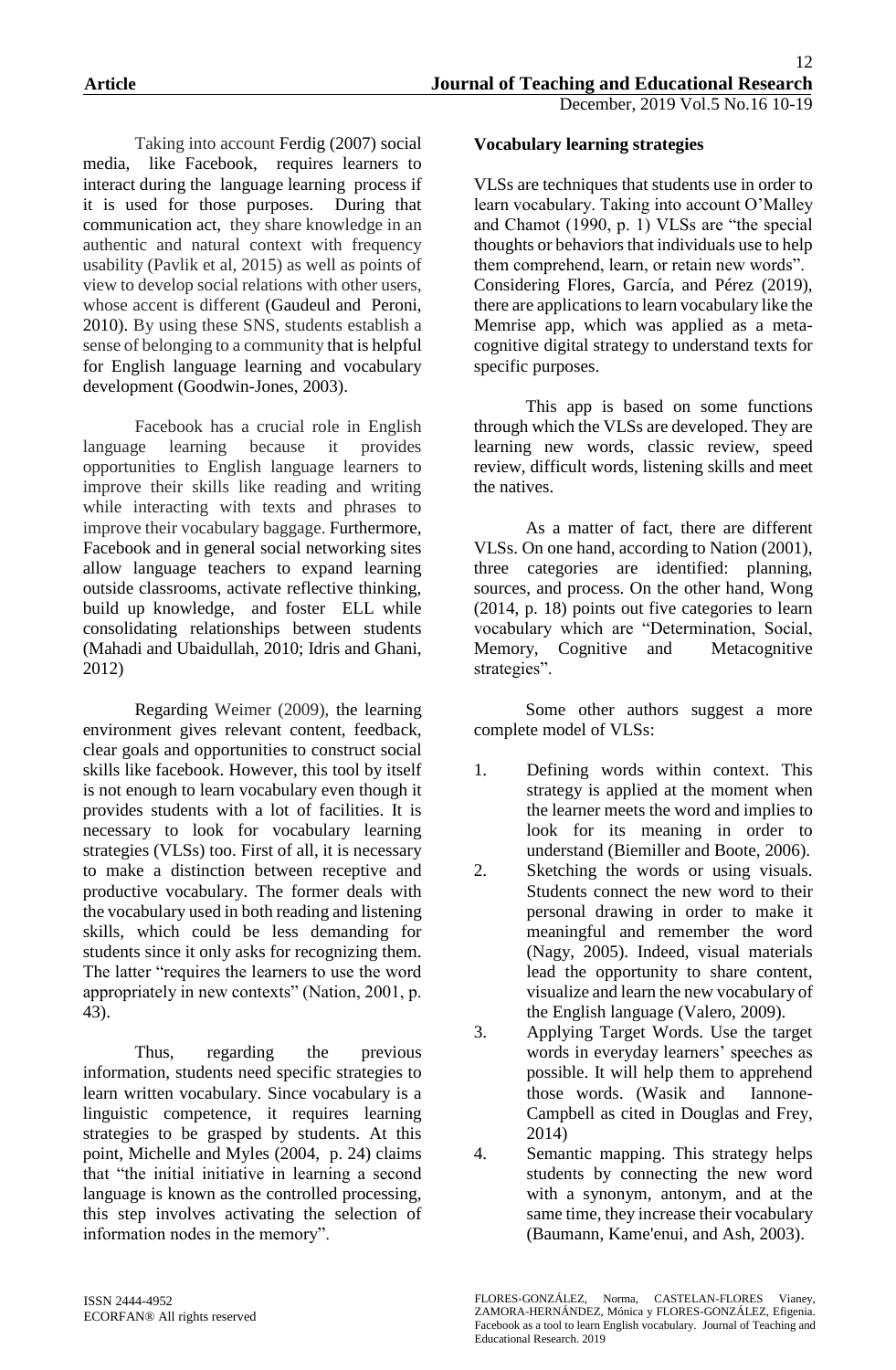December, 2019 Vol.5 No.16 10-19

5. Using context clues.By using inference base don the cotext, learners can get the meaning of a new word (Nagy and Scott, 2000).

It is worthy to mention that for the present study, the model above would be taken into account.

## **Methodology**

This research is based on a quantitative study with a cross-sectional design.

According to Skinner in Ugalde and Balbastre (2013), the quantitative study allows the use of predetermined categories that provides the data obtained to be subjected to statistical analysis. That is why this method was selected because it was necessary to look for series of general patterns that characterize the sample of this study.

In order to operationalize the variables and analyze this phenomenon, a questionnaire of 20 items was designed based on the Facebook general usage to know if the tool helps students to learn vocabulary in English, and identify what learning strategies they use to learn vocabulary meanwhile interacting with this tool.

The questionnaire has an additive Likertscale of agreement with an ordinal level, consisting of a series of items to which the subject's reaction is requested (Namakforoosh, 2000). Related to its validity it was done with the SPSS software, getting its reliability and validity.

The sample of the study is comprised of 40 subjects who are students in the Bachelor of English Teaching at the Faculty of Languages at BUAP. This sample shares some characteristics: They are intermediate students and use Facebook to learn English vocabulary.

Talking about the data collection, the printed-version questionnaires were applied at the same time to the whole population. The analysis of the data was based on the model analysis below.

| <b>Instrument</b>                                                                                                              | <b>Dimension</b>                                                                                                                                                                                            | <b>Items</b>                             |  |  |
|--------------------------------------------------------------------------------------------------------------------------------|-------------------------------------------------------------------------------------------------------------------------------------------------------------------------------------------------------------|------------------------------------------|--|--|
| Variable 1<br>Does Facebook<br>allow students to<br>learn vocabulary<br>in English?                                            | Students'<br>perceptions<br>towards the use<br>of Facebook to<br>learn vocabulary                                                                                                                           | 1, 3, 5, 7, 9, 11,<br>13, 15, 17, 19     |  |  |
| Variable 2.<br>What<br>learning<br>strategies<br>do<br>students use to<br>learn vocabulary<br>when interacting<br>on facebook? | <b>Identification</b><br>of VLSs:<br>Defining words<br>within context<br>Sketching the<br>words or using<br>visuals<br><b>Applying Target</b><br>Words.<br>Semantic<br>mapping<br>Using<br>context<br>clues | 2, 4, 6, 8, 10,<br>12, 14, 16, 18,<br>20 |  |  |

**Table 1** Vocabulary Learning Strategies based on Biemiller and Boote, 2006; Nagy, 2005; Wasik and Iannone-Campbell as cited in Douglas and Frey, 2014; Baumann, Kame'enui, and Ash, 2003; Nagy and Scott, 2000

#### **Findings**

With the data obtained by the subjects, two variables with their respective dimensions will be analyzed to prove the two research questions and the hypothesis established at the beginning of this study:

#### **Variable 1. Facebook helps to learn vocabulary**

In this variable, three main dimensions were observed to characterize the subjects' perceptions towards the use of Facebook to learn vocabulary based on the ten items.



**Graphic 1** Facebook allows subjects to learn vocabulary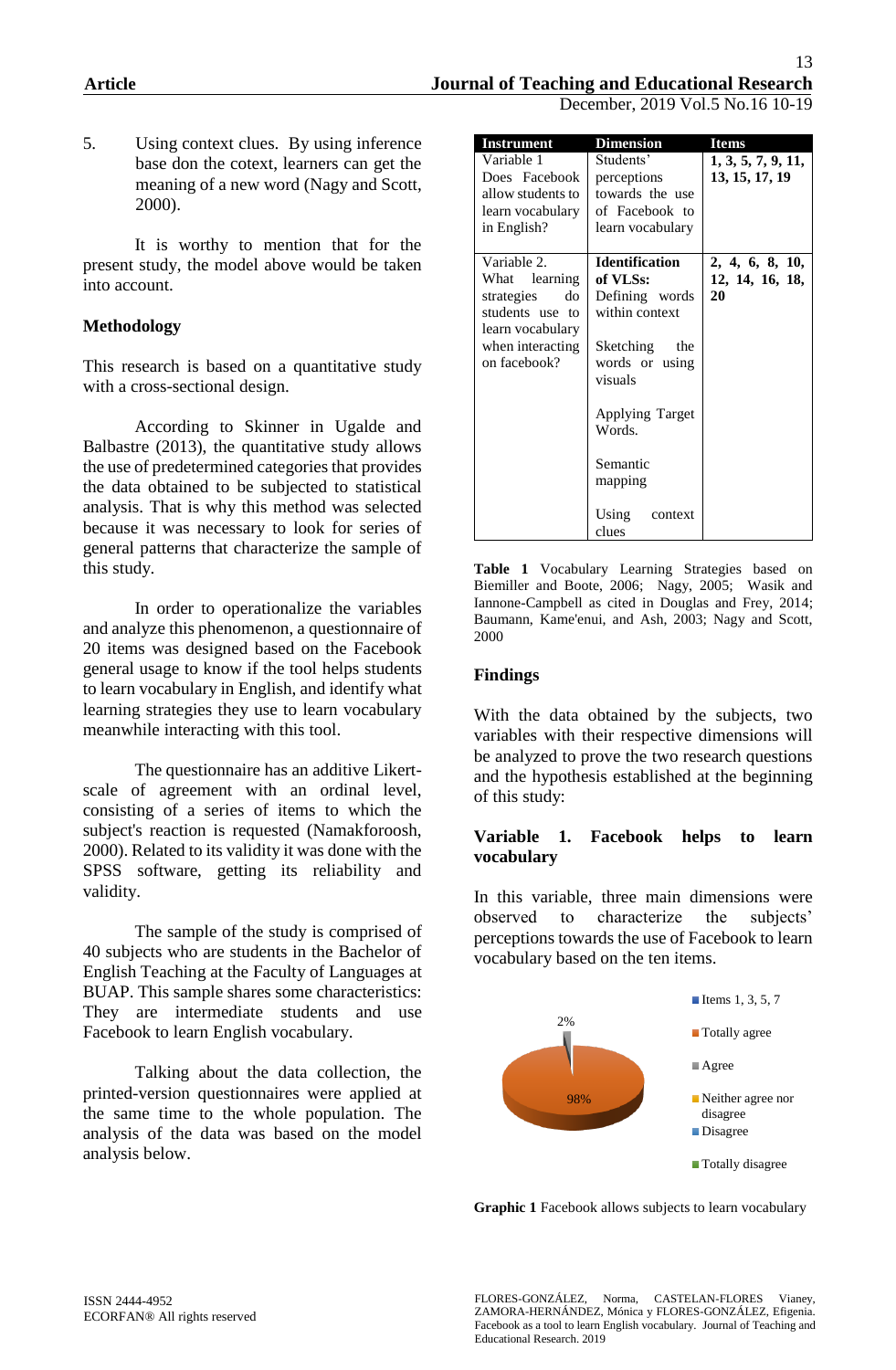As can be observed, 98% of the subjects totally agreed while 2% agreed that Facebook is a useful tool that helps them to learn vocabulary. They reported having learned not only words but also grammar structures and parts of speech in their engagement to facebook. Besides, they learned terminologies and acronyms, which are not commonly used in academic language or books.

Another important characteristic was that they perceived Facebook as a social interaction practice that allowed them to code and decode to restate meanings with authentic content. Based on the information above, it could be claimed that the informal learning environment provided by Facebook as social networks, subjects found unexpected and meaningful learning experiences with a variety of resources to learn vocabulary.





The graphic shows a high positive subjects' perception to the use of facebook since 92% of the sample totally agreed, 6% agreed and only 2% neither agree nor disagree with the perception that Facebook lets subjects to learn vocabulary easily. As a matter of fact, they stated that it is easy to remember vocabulary since they are engaged in it every day.

They also declared this tool as one that enabled them to empower and participate actively by interacting and sharing knowledge. In other words, they see it as ICTs for Empowerment and participation.

The above is supported by Román-Mendoza in Santos and Alamán (2019) who think of educational technologies as tools that allow autonomy and active collaboration. As can be seen, the subjects found interest in this tool since, as Araujo and Cabero (2014) mentioned, it is a tool to which the majority of students have access and use every day to communicate.

According to subjects' perceptions, another feature of the Facebook tool that facilitates the learning of the lexicon was that it pushes them to practice new words in a real natural context as many times as they want to. Even with people whose accent is different.

Regarding that, Imbernón, Silva, and Guzmán (2011) affirmed that this tool provides a more interactive and dynamic learning space that vocabulary learning takes place easier and faster with self-confidence and motivation. Indeed, 92% of the subjects agreed that Facebook promoted motivation and engagement in language learning contexts as Blattner and Anderson (2012) affirmed.

Another important finding related to the easiness of learning vocabulary according to subjects' perceptions was that the tool provides a learning process based on students´autonomy and rhythm control as Kaplan-Rakowski in Melchor (2014) claimed.



**Graphic 3** Learning vocabulary with facebook leads to foster other skills and culture

According to the results, 100% of the sample totally agreed by expressing a positive perception towards Facebook as a tool that not only helps to learn vocabulary but also comprehension and writing skills, listening and oral competences, grammar, critical thinking and in general English language proficiency with high motivational levels by performing actively. This asseveration confirmed what Farias (2012) mentioned about all applications and social media, which demand users for active participation in two scenarios. The former to create or produce content and the latter to share and interact even with native speakers. Considering this fact, Rincon (2009: 79) states that "Facebook is changing the way people interact in society, to the point of having become a bridge that allows interactions with a large group of people, at different levels of closeness and familiarity".

FLORES-GONZÁLEZ, Norma, CASTELAN-FLORES Vianey, ZAMORA-HERNÁNDEZ, Mónica y FLORES-GONZÁLEZ, Efigenia. Facebook as a tool to learn English vocabulary. Journal of Teaching and Educational Research. 2019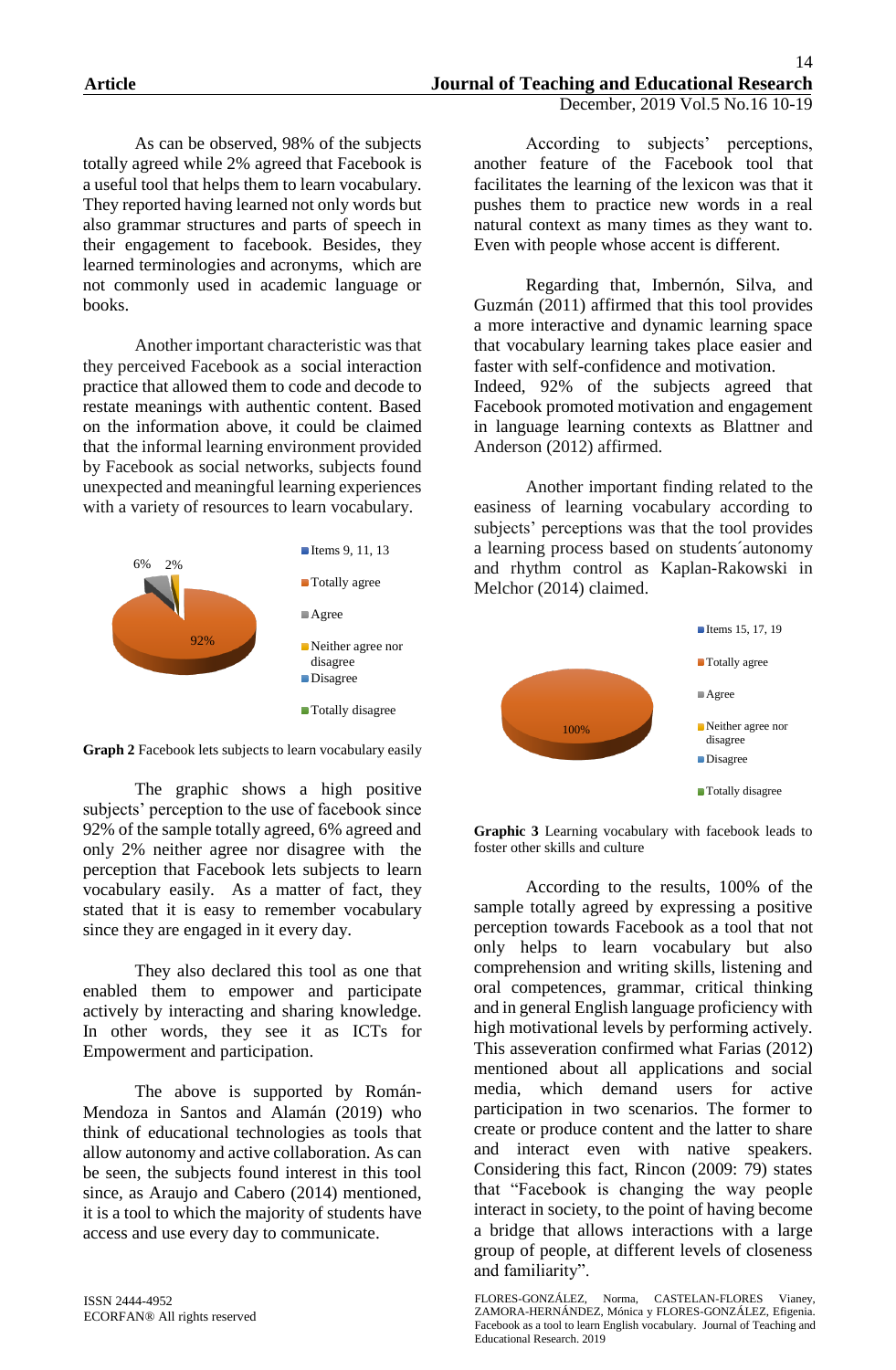The subjects also assured that when learning vocabulary on Facebook, they learned culture because it was included in any messages or conversation they had with natives or nonnatives. In this regard, Williams and Burden as cited in Ainciburu and Buttazzi (2019, p. 102) states that "learning a language implies much more than simply learning skills or a system of norms or grammar; it implies the adoption of new cultural behaviors ". Other authors that share the same point of view are Jerez and Nava (2019), who mentioned that the use of social networks are sources of reading and writing that provide interactions with a real audience, facilitating cultural exchanges that allow users to improve language performance.

Moreover, subjects totally agreed that this tool is a virtual place where they can find pages to learn vocabulary with other applications thanks to the advantages that it offers to its users. Additionally, 100% of the sample perceived facebook as a digital tool or technology to learn and a source to construct knowledge to be proficient in the language. In relation to this, Castañeda in González, Ureta, Marcovecchio, Margarit, Pontoriero, Rossetti, and Villodre (2019) confirmed this perception since they considered the technologies for learning and knowledge like new ways to make a new school model which respond to the training needs of citizens.

**Variable 2.** Learning strategies students use to learn vocabulary when interacting on Facebook.

To answer the second research question and prove or refute the hypothesis mentioned in the introduction, the variable learning strategies students use to learn vocabulary when interacting on Facebook is analyzed.

In this variable, the VLSs are pointed out according to subjects' answers based on ten items and level of agreement as followed:

- 5 Totally agree 4 Agree 3 Neither agree nor disagree 2 Disagree
- 1 Totally disagree

|                     | Level of agreement |       |    |       |       |  |
|---------------------|--------------------|-------|----|-------|-------|--|
| Strategy            | 5                  |       | 3  | 2     |       |  |
| Defining<br>words   | 58%                | 40%   | 2% | 0%    | 0%    |  |
| within context      |                    |       |    |       |       |  |
| Sketching the words | 94%                | 6%    | 0% | 0%    | 0%    |  |
| or using visuals    |                    |       |    |       |       |  |
| Applying the Target | 80%                | 20%   | 0% | 0%    | 0%    |  |
| words.              |                    |       |    |       |       |  |
| Semantic mapping    | 100%               | $0\%$ | 0% | $0\%$ | $0\%$ |  |
| Using context clues | 46%                | 54%   | 0% | 0%    | 0%    |  |

**Table 2** Learning strategies students use to learn vocabulary when interacting on Facebook

As can be seen, the table establishes that taking into account the students' perceptions, five vocabulary learning strategies were identified while they were interacting on facebook.

Concerning the first VLS, only 2% neither agreed nor disagreed with the usefulness of this strategy, which means that the majority of the sample perceived it as important for increasing vocabulary.

58% of the sample totally agreed that defining words within context helps them to memorize the word and in the long-term, learn it. Another facility to apprehend new words and enrich their lexical baggage, specially slangs and phrasal verbs, was the opportunity to use the new word in different authentic contexts and real situations.

40% agreed that this strategy let them learn lexicon due to the following reasons:

- a. Words are stored in the long-term memory
- b. users became expertise by guessing the meaning of new words in context
- c. they learn more vocabulary about the new word such as synonyms, antonyms, and parallel phrases actively.

Talking about the second VLS (sketching the words or using visuals) 94% totally agreed that learning vocabulary is better if they added a visual aid to remember it such as pictures or labels. Furthermore, 6% agreed to Kim and Gilman's (2008) asseveration about the successfulness of this strategy because it allowed subjects to have the picture-word pairing visual strategy whose graphics were appropriate and relevant to the vocabulary words they represent.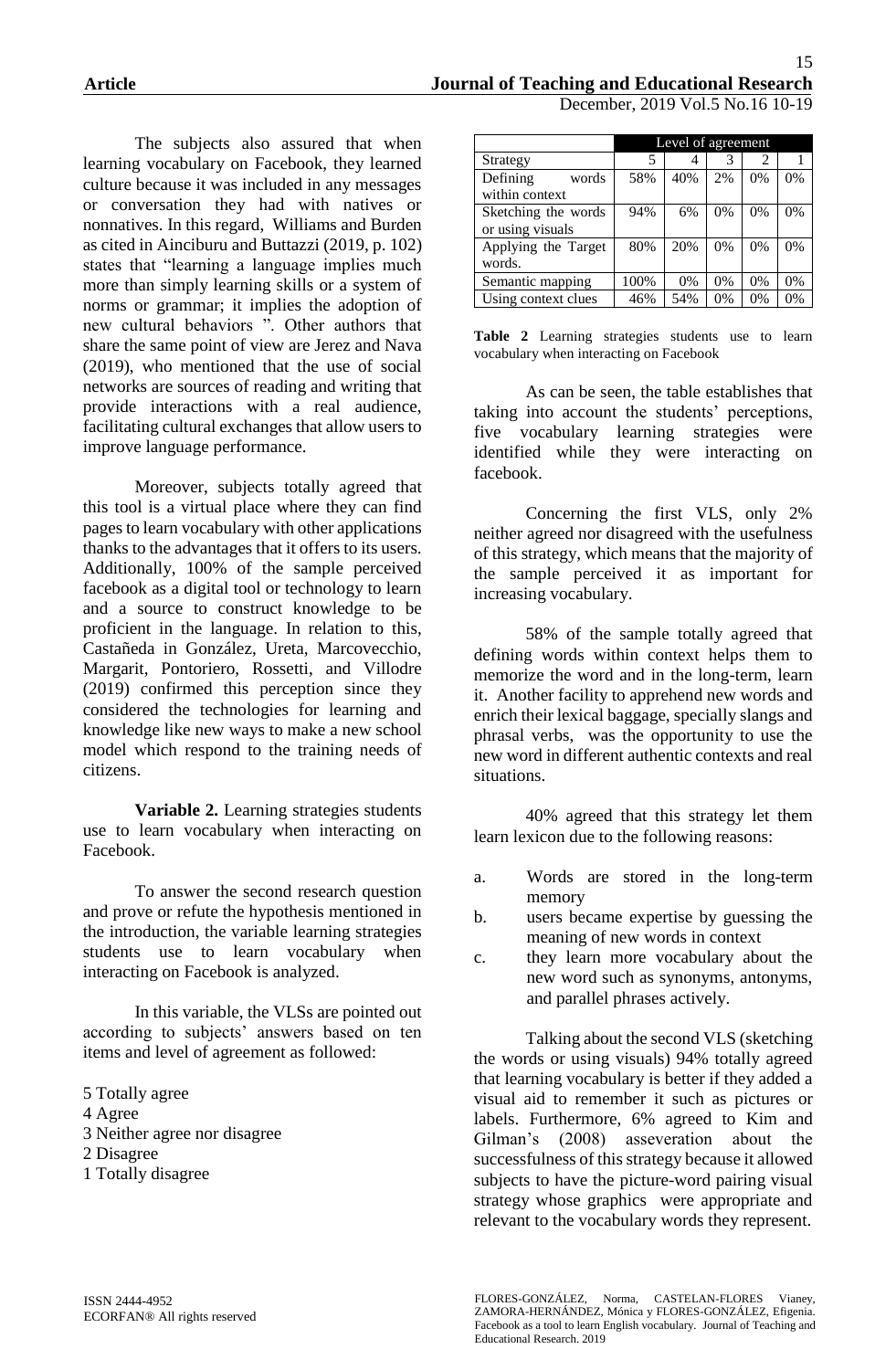These results proved that it is possible to

Another strategy found crucial to learn vocabulary with facebook was applying the Target words. Regarding this, on one hand, 80% totally agreed that this strategy promotes active and deep processing of word meanings while sharing information on Facebook. In fact, ongoing interactions provided subjects with many opportunities to target words which affect positively to their long term memory storage.

On the other hand, 20% mentioned that the clear related definitions and examples provided in the target language were crucial to learn vocabulary and even enrich it. As been analyzed in the table, the whole sample agreed with some level with the helpfulness of this strategy.

About semantic mapping, which was the fourth strategy used by the sample, 100% of the subjects stated that this visual strategy allowed them to show relationships between known and unknown words by adding synonyms and antonyms to the target vocabulary. They recognized this tool as a way to identify, understand, and recall the meaning of unknown words they read or listened to

They also mentioned that this strategy promoted collaborative work in facebook since to get meaningful word relations, the subjects involved in the interaction added more words to build up a diagrammatic map and associated as much vocabulary as possible, having as a result, a semantic mapping that showed graphically information related to a new word. In general, they perceived this strategy as schemata in the learning process.

Finally, the last strategy, called using context clues was found by 46% of the sample as a form to get the meaning of an unknown word and retain them in the long-term memory.

They were aware of the context importance due to its usefulness to understand the target language and later, use it correctly.

54% agreed that context clue strategy was suitable to potentiate their language abilities. Indeed, their exposure to comprehensible input guided them to assimilate and learn high-rate of vocabulary baggage crucial for their proficiency language as speakers.

understand the meaning of a new word without depending on an extra source like dictionaries. In this way, they avoided investing extra time in searching for meanings of a specific lexicon if they applied this strategy.

Generally, the previous five strategies were found as the main ones used by the sample to learn vocabulary when interacting on Facebook. Besides, they perceived them as positive ways to learn the meaning of vocabulary. In the following lines, the conclusions are drawn.

# **Conclusions**

Based on the responses of the subjects and the analysis of results, it is possible to conclude that Facebook is a tool that has helped to learn vocabulary in English to the sample been described.

The results proved the two research questions by affirming that facebook does allow users to learn vocabulary in English, and the VLSs leaners used to foster it in facebook are: defining words within context, sketching the words or using visuals, applying Target words, semantic mapping and using context clues.

Focussing on the about asseverations, the hypothesis of this study was proven too. Additionally, by using Facebook as a means of learning English vocabulary, subjects could subsequently apply what they learn in their classes. This helped them to continue expanding their vocabulary since it was a social network that they used extremely frequently.

Another conclusion is that they considered facebook as a tool to promote technologies of empowerment and participation as well as technologies for learning and Knowledge, which are the main clues for current educational models.

Taking about the sample (university students), it was found that Facebook (SNS) played a vital role in the development of English language vocabulary at the university level. Thanks to the usage of different varieties of VLSs, they realized that the only way a student could learn and have rich vocabulary was by experiencing them; otherwise, they would only memorize long lists of words meaningless.

FLORES-GONZÁLEZ, Norma, CASTELAN-FLORES Vianey, ZAMORA-HERNÁNDEZ, Mónica y FLORES-GONZÁLEZ, Efigenia. Facebook as a tool to learn English vocabulary. Journal of Teaching and Educational Research. 2019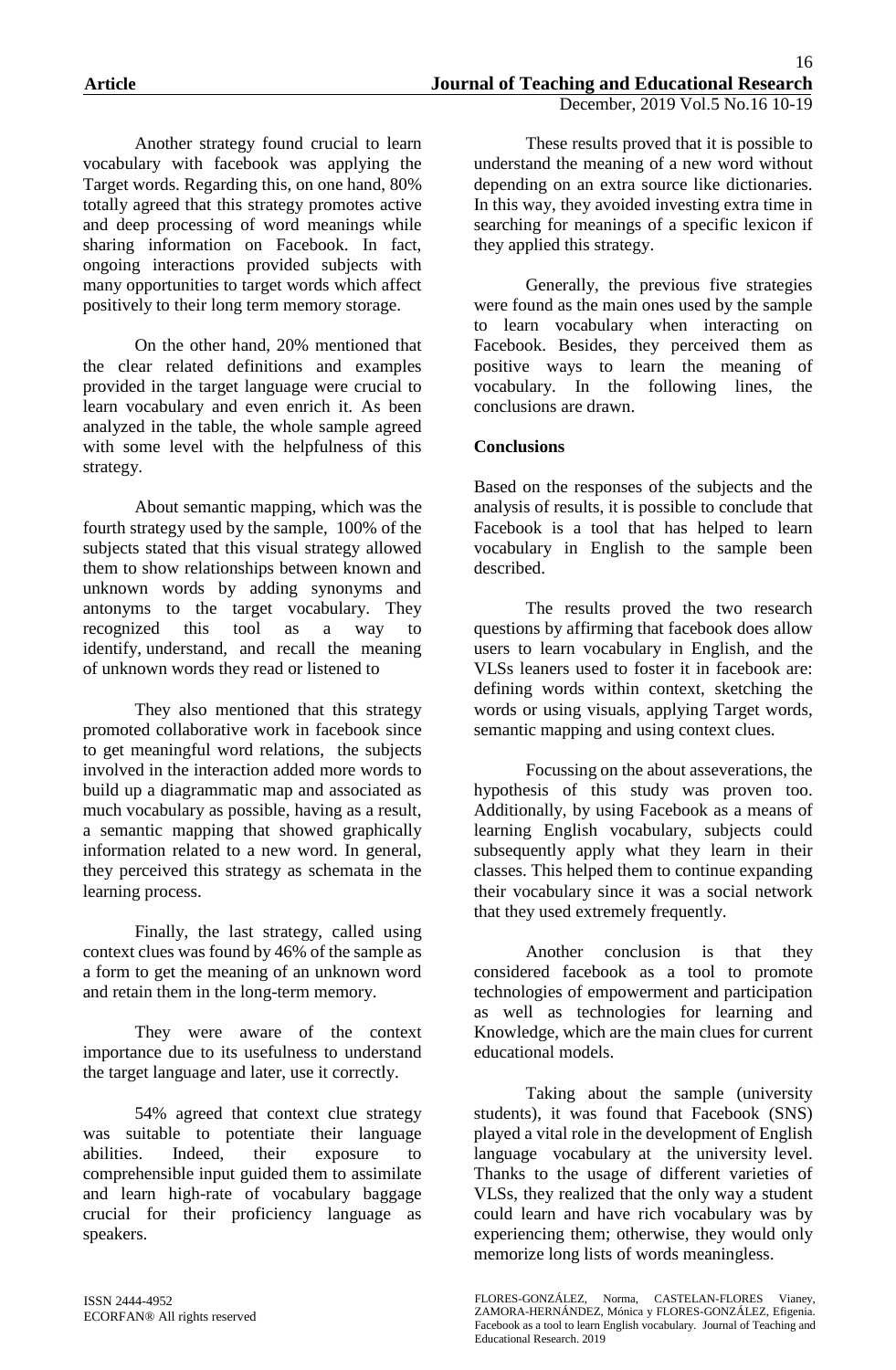At the same time, they gained autonomy and motivation, important elements in the learning-teaching process. Finally, it is worthy to mention that this research could guide future researchers on the methodology of learning English vocabulary and in general language as well as helps them design an appropriate interactive multimedia learning, which could be in a virtual or blended learning modality.

# **References**

Ainciburu, M. C., Buttazzi, I. (2019). Las palabras de la identidad en el ámbito laboral. Elecciones léxicas y preferencias temáticas de las mujeres inmigrantes de Madrid. España: Universidad de Alcalá.

Araujo, J.C. (2014). El uso de blogs, wikis y redes sociales en la enseñanza de lenguas. Edutec. Revista electrónica de tecnología educativa. 49, 1-27.

Baumann, J. F., Kame'enui, E. J., Ash, G. E. (2003). "Research on vocabulary instruction: Voltaire redux," in J. Flood, D. Lapp, J. R. Squire, and J. M. Jensen (eds.), Handbook of research on teaching the English language arts, 2nd ed., Mahwah, NJ: Erlbaum.

Baumann, J. F., Kame'enui, E. J., Ash, G. E. (2003). "Research on vocabulary instruction: Voltaire redux," in J. Flood, D. Lapp, J. R. Squire, and J. M. Jensen (eds.), Handbook of research on teaching the English language arts, 2nd ed., Mahwah, NJ: Erlbaum.

Biemiller, A., Boote, C. (2006). "An effective method for building meaning vocabulary in the primary grades," Journal of Educational Psychology, Vol. 98, No. 1, pp. 44–62.

Blattner, G., Anderson, L. (2012). Facebooking and the Social Generation: A New Era of Language Learning. Alsic. DOI: 10.4000/alsic.2413.

Blood, R. (2000). Weblogs: A history and perspective. Rebecca's Pocket, 7(9). Retrieved on November, 17, 2012 from http://www.rebeccablood.net/essays/weblog\_hi story.html.

Cabero, J. & Marín, V. (2014). Posibilidades educativas de las redes sociales y el trabajo en grupo. Percepciones de los alumnos universitarios. Comunicar. Revista Científica de Edocomunicación, 42(XXI), 165-172.

Douglas, F., Frey, N (2014). Content Area Vocabulary Learning. The Reading Teacher, 67(8), 594–599. Doi: 10.1002/trtr.1258.

Dyrud, M. A., Worley, R. B., & Flatley, M. E. (2005). Blogging for enhanced teaching and learning. Business Communication Quarterly, 68(1), 77-80.

Farias, P., Gómez, M. y Roses, S. (2012). El uso académico de las redes sociales en universitarios. Comunicar, 1, 1-8. Doi: 10.3916/C38-2011-03-04.

Ferdig, R. E. (2007). Examining social software in teacher education. Journal of Technology and Teacher Education, 15(1), 5-10.

Fernández, L. M. P. (2019, March). Aplicación de mundos virtuales para la enseñanza de lenguas extranjeras en la educación superior. In Conference Proceedings EDUNOVATIC 2018: 3rd Virtual International Conference on Education, Innovation and ICT (p. 387). Adaya Press.

Flores, N., Garcia, E., Pérez, C. (2019). Learing lexicon with a meta-cognitive digital strategy to understand texts for specific purposes in English. México: Benémerita Universidad Autónoma de Puebla.

Gaudeul, A.; Peroni, C. (2010). Reciprocal attention and norm of reciprocity in blogging networks. Economics Bulletin, 30(3), 2230- 2248.

Gee, J.P. (2004). Situated Language and Learning: A Critique of Traditional Schooling. London: Routledge.

González, L. M., Ureta, L., Marcovecchio, M. J., Margarit, V., Pontoriero, F., Rossetti, G., and Villodre, S. L. (2019, June). Alfabetización con formatos múltiples de aprendizaje: las TAC y los nuevos escenarios tecnopedagógicos en la universidad. In XXI Workshop de Investigadores en Ciencias de la Computación (WICC 2019, Universidad Nacional de San Juan).

FLORES-GONZÁLEZ, Norma, CASTELAN-FLORES Vianey, ZAMORA-HERNÁNDEZ, Mónica y FLORES-GONZÁLEZ, Efigenia. Facebook as a tool to learn English vocabulary. Journal of Teaching and Educational Research. 2019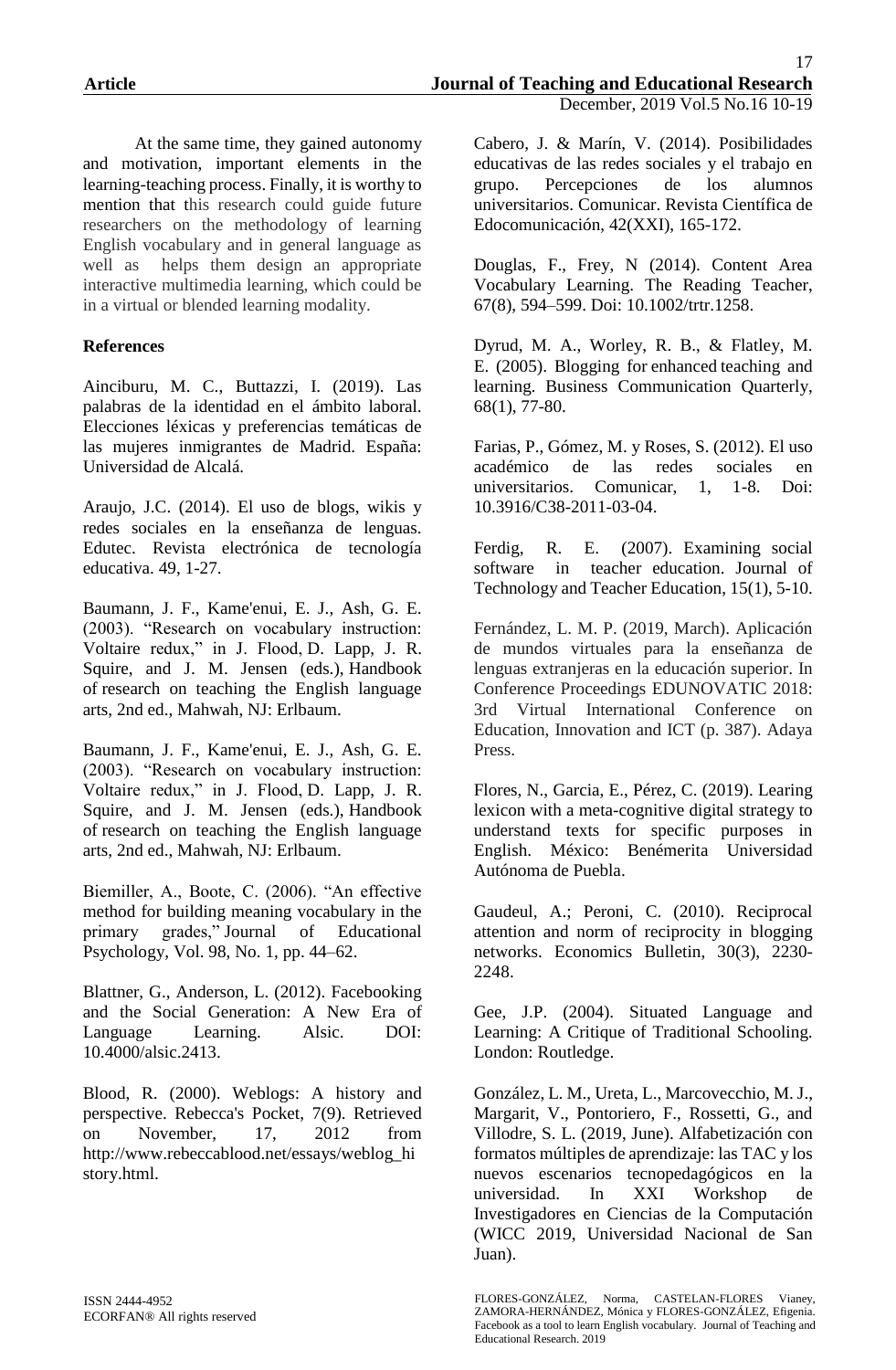Goodwin-Jones, R. (2003). Blogs and wikis: Environments for on-line collaboration. Language Learning and Technology, 7(2), 12- 16.

Huyen, N. T. T., Nga, K. T. T. (2003). Learning vocabulary through games, the effectiveness of learning vocabulary through games. Asean EFL Journal. Retrieved from http://www.asian-efljournal.com/dec\_03\_sub.Vn.php.

Idris, H.; Ghani, R.A. (2012). Construction of knowledge on Facebook. 3L: Language, Linguistics, Literature. 18. 61-72.

Imbernón, F., Silva, P., Guzmán, C. (2011). Competencias en los procesos de enseñanza aprendizaje virtual y semi-presencial. Comunicar, XVIII (36), 107-114. doi: 10.3916/C36- 2011-03-01.

Jerez-Rodríguez, S., Navas-Rios, M. E. (2019). Leer, Escribir y Comunicarse en Otro Idioma con Nuevas Prácticas Letradas Fuera del Aula de Clase. Información tecnológica, 30(2), 315-326.

Kajder, S., Bull, G. (2004). A space for "writing without writing.". Learning & Leading with Technology, 31(6), 32-35.

Kim, D. & Gilman, D. A. (2008). Effects of text, audio, and graphic aids in multimedia instruction for vocabulary learning. Educational Technology & Society, 11(3), 114-126.

Linse, C. T. (2006). Practical English Language Teaching: Young Learners. New York. NY: McGraw-Hill.

Mahadi, N., Ubaidullah, N. H. (2010). Social Networking Sites: Opportunities for Language Teachers. International Journal of Learning. 17. 313-324. 10.18848/1447- 9494/CGP/v17i06/47083.

Melchor, S. (2014). El uso de mundos virtuales para la interaccioón oral en el aula de lenguas extranjeras y su impacto en las variables afectivas. (Tesis doctoral). Universidad de Vigo, Vigo.

Milosevic, I., Zivkovic, D., Arsic, S., Manasijevic, D. (2015). Facebook as virtual classroom - Social networking in learning and teaching among Serbian students. Telematics and Informatics, 32(4), 576-585.

ISSN 2444-4952 ECORFAN® All rights reserved

Mitchell, R., Myles, F. (2004). Second Language Learning Theories. London: Hodder Arnold.

Nagy, W. E. (2005). "Why vocabulary instruction needs to be long-term and comprehensive," in E. H. Hiebert and M. L. Kamil (eds.), Teaching and learning vocabulary: Bringing research to practice, Mahwah, NJ: Erlbaum.

Nagy, W. E., Scott, J. A. (2000). "Vocabulary processes," in M. L. Kamil, P. Mosenthal, P. D. Pearson, and R. Barr (eds.), Handbook of reading research, Vol. 3, Mahwah, NJ: Erlbaum.

Namakforoosh (2000). Metodología de la investigación. México: Limusa.

Nation, I. S. P. (2001). Learning vocabulary in another language. United Kingdom: Cambridge University Press.

O'Malley, J. M., Chamot, A. U. (1990). Learning Strategies in Second Language Acquisition. Cambridge, UK: Cambridge University Press.

Pavlik, M., Shawn, J. (2015). Converging Media 4th Edition. New York, NY: Oxford University Press.

Pew Research Center. (2014). Social media update 2014. Recuperado de http://www.pewinternet.org/2015/01/09/socialmedia-update-2014/.

Richards, J.C., Rodgers, T.S. (2014). Approaches and methods in language teaching. England: Cambridge University Press.

Rincón, SA. (2009) Interacción social virtual y comunicación interpersonal en dos escenarios de la Web 2.0: Narratopedia y Facebook. (Tesis de grado en Comunicación). Facultad de Comunicación y Lenguaje Pontificia Universidad Javeriana, Colombia.

Santos, M. D. C. M., & Alamán, A. P. (2019). Una aproximación al perfil del profesorado de español como lengua extranjera en línea. Revista Internacional de Lenguas Extranjeras/International Journal of Foreign Languages, 2(11).

FLORES-GONZÁLEZ, Norma, CASTELAN-FLORES Vianey, ZAMORA-HERNÁNDEZ, Mónica y FLORES-GONZÁLEZ, Efigenia. Facebook as a tool to learn English vocabulary. Journal of Teaching and Educational Research. 2019